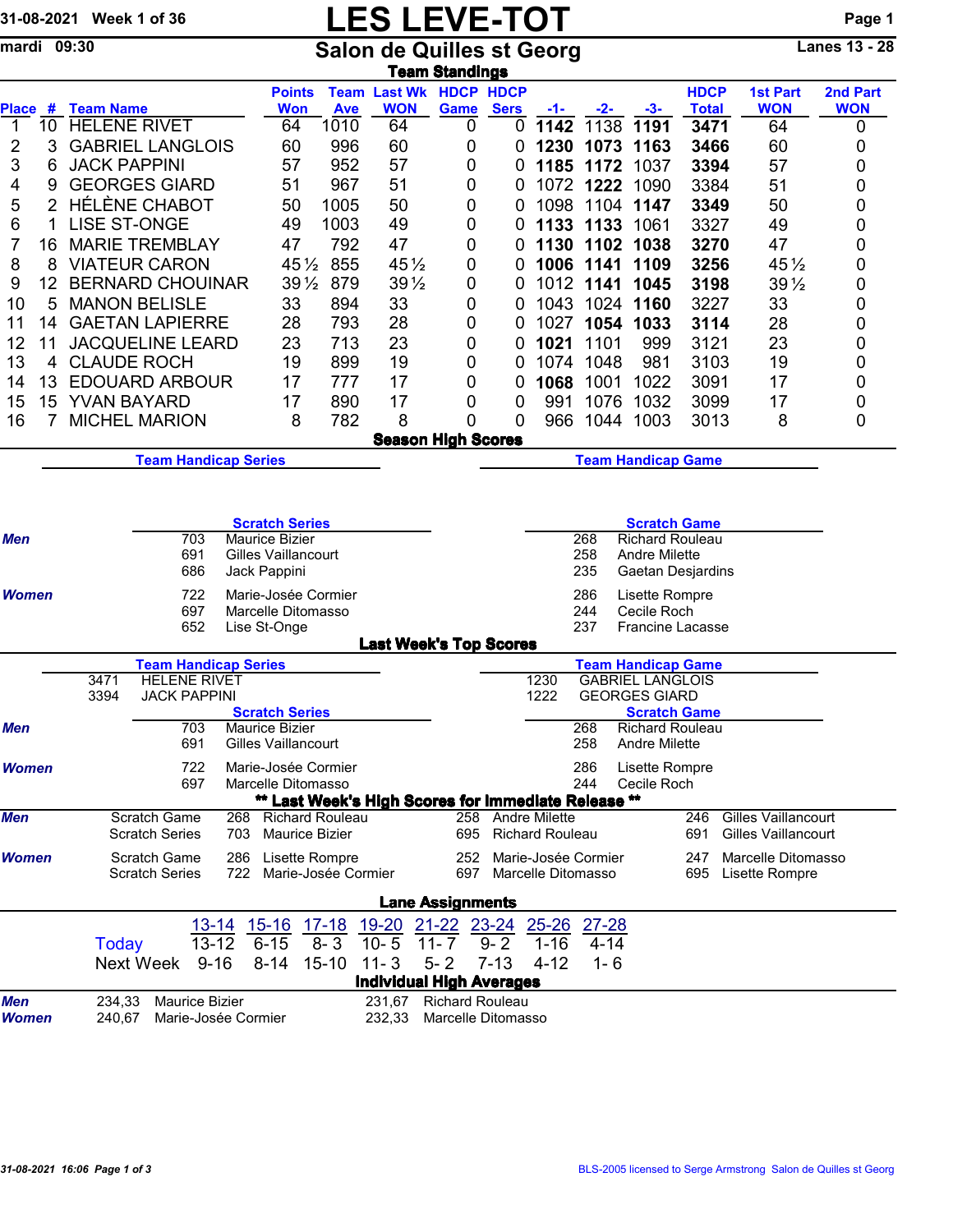## 31-08-2021 Week 1 of 36 **Page 2** LES LEVE-TOT Average List of Regular Team Members

| <b>att</b> Men |                            |                 |          |              |             |              |      |       |       |              |                        |
|----------------|----------------------------|-----------------|----------|--------------|-------------|--------------|------|-------|-------|--------------|------------------------|
|                |                            |                 |          |              | <b>High</b> | <b>High</b>  |      |       |       |              | <b>Weekly Over Ave</b> |
|                | <b>Name</b>                | <b>Pins Gms</b> |          | <b>Ave</b>   | <b>Game</b> | <b>Sers</b>  | -1-  | $-2-$ | $-3-$ | <b>Total</b> | <b>Series Ave +/-</b>  |
|                | <b>Maurice Bizier</b>      | 703             | 3        | 234          | 244         | 703          | 234  | 244   | 225   | 703          | $703 - 621 = 82$       |
|                | <b>Richard Rouleau</b>     | 695             | 3        | 231          | 268         | 695          | 193  | 234   | 268   | 695          | $695 - 618 = 77$       |
|                | <b>Gilles Vaillancourt</b> | 691             | 3        | 230          | 246         | 691          | 246  | 208   | 237   | 691          | $691 - 639 = 52$       |
|                | Jack Pappini               | 686             | 3        | 228          | 244         | 686          | 229  | 244   | 213   | 686          | $686 - 663 = 23$       |
|                | <b>Andre Milette</b>       | 674             | 3        | 224          | 258         | 674          | 258  | 226   | 190   | 674          | $674 - 606 = 68$       |
|                | Gaetan Desjardins          | 667             | 3        | 222          | 235         | 667          | 235  | 216   | 216   | 667          | $667 - 600 = 67$       |
|                | André Lallemand            | 659             | 3        | 219          | 234         | 659          | 211  | 214   | 234   | 659          | $659 - 648 = 11$       |
|                | Eric Latour                | 647             | 3        | 215          | 223         | 647          | 213  | 211   | 223   | 647          | $647 - 600 = 47$       |
|                | Pierre Robitaille          | 622             | 3        | 207          | 221         | 622          | 213  | 221   | 188   | 622          | $622 - 702 = -80$      |
|                | <b>Bernard Chouinard</b>   | 619             | 3        | 206          | 224         | 619          | 193  | 224   | 202   | 619          | $619 - 597 = 22$       |
|                | Georges Barbieri           | 617             | 3        | 205          | 234         | 617          | 234  | 206   | 177   | 617          | $617 - 675 = -58$      |
|                | Alcide Vachon              | 615             | 3        | 205          | 222         | 615          | 193  | 222   | 200   | 615          | $615 - 669 = -54$      |
|                | Georges Giard              | 607             | 3        | 202          | 215         | 607          | 198  | 215   | 194   | 607          | $607 - 663 = -56$      |
|                | <b>Richard Bonneville</b>  | 565             | 3        | 188          | 206         | 565          | 206  | 173   | 186   | 565          | $565 - 597 = -32$      |
|                | Michel Leblanc             | 559             | 3        | 186          | 219         | 559          | 171  | 219   | 169   | 559          | $559 - 687 = -128$     |
|                | <b>Yvon Boivin</b>         | 558             | 3        | 186          | 203         | 558          | 165  | 190   | 203   | 558          | $558 - 621 = -63$      |
|                | Claude Roch                | 557             | 3        | 185          | 211         | 557          | 175  | 211   | 171   | 557          | $557 - 612 = -55$      |
|                | <b>Real Drolet</b>         | 555             | 3        | 185          | 205         | 555          | 205  | 164   | 186   | 555          | $555 - 603 = -48$      |
|                | <b>Viateur Caron</b>       | 554             | 3        | 184          | 205         | 554          | 146  | 205   | 203   | 554          | $554 - 666 = -112$     |
|                | <b>Édouard Arbour</b>      | 553             | 3        | 184          | 191         | 553          | 184  | 191   | 178   | 553          | $553 - 615 = -62$      |
|                | <b>Clement Carpentier</b>  | 542             | 3        | 180          | 216         | 542          | 140  | 216   | 186   | 542          | $542 - 495 = 47$       |
|                | Yvan Bayard                | 536             | 3        | 178          | 203         | 536          | 153  | 203   | 180   | 536          | $536 - 651 = -115$     |
|                | Denis Turcot               | 533             | 3        | 177          | 207         | 533          | 207  | 134   | 192   | 533          | $533 - 579 = -46$      |
|                | <b>Pierre Parent</b>       | 517             | 3        | 172          | 184         | 517          | 161  | 184   | 172   | 517          | $517 - 663 = -146$     |
|                | Gaetan Lapierre            | 479             | 3        | 159          | 200         | 479          | 139  | 200   | 140   | 479          | $479 - 621 = -142$     |
|                | <b>Michel Marion</b>       | 465             | 3        | 155          | 164         | 465          | 164  | 145   | 156   | 465          | $465 - 573 = -108$     |
|                | <b>Francois Labine</b>     | 436             | 3        | 145          | 169         | 436          | 137  | 169   | 130   | 436          | $436 - 465 = -29$      |
|                | <b>Robert Filiatrault</b>  | 317             | 3        | 105          | 114         | 317          | 89   | 114   | 114   | 317          | $317 - 429 = -112$     |
|                | Carol Guy                  | 305             | 3        | 101          | 126         | 305          | 71   | 126   | 108   | 305          | $305 - 384 = -79$      |
|                | Guy Noel                   | 0               | 0        | bk191        | $\mathbf 0$ | $\mathbf 0$  | a191 | a191  | a191  | 573          | $573 - 573 = 0$        |
|                | Gabriel Langlois           | 0               | 0        | bk208        | 0           | 0            | a208 | a208  | a208  | 624          | $624 - 624 = 0$        |
|                | <b>Michel Boily</b>        | 0               | 0        | <b>bk176</b> | 0           | 0            | a176 | a176  | a176  | 528          | $528 - 528 = 0$        |
|                | Michel Lamothe             | 0               | 0        | <b>bk175</b> | 0           | $\mathbf 0$  | a175 | a175  | a175  | 525          | $525 - 525 = 0$        |
|                | Jean-Pierre Bergeron       | 0               | $\Omega$ | bk204        | 0           | $\mathbf 0$  | a204 | a204  | a204  | 612          | $612 - 612 = 0$        |
|                | Fernand Hockhoussen        | 0               | 0        | bk150        | 0           | 0            | a150 | a150  | a150  | 450          | $450 - 450 = 0$        |
|                | Gino Ditomasso             | 0               | 0        | bk191        | 0           | $\mathbf{0}$ | a191 | a191  | a191  | 573          | $573 - 573 = 0$        |
| <b>Women</b>   |                            |                 |          |              |             |              |      |       |       |              |                        |

|                            |                 |   |            | <b>High</b> | <b>High</b> |     |       |       |              | <b>Weekly Over Ave</b> |
|----------------------------|-----------------|---|------------|-------------|-------------|-----|-------|-------|--------------|------------------------|
| <b>Name</b>                | <b>Pins Gms</b> |   | <b>Ave</b> | Game        | <b>Sers</b> | -1- | $-2-$ | $-3-$ | <b>Total</b> | Series Ave +/-         |
| Marie-Josée Cormier        | 722             | 3 | 240        | 252         | 722         | 252 | 237   | 233   | 722          | $722 - 615 = 107$      |
| Marcelle Ditomasso         | 697             | 3 | 232        | 247         | 697         | 247 | 239   | 211   | 697          | $697 - 648 = 49$       |
| Lisette Rompre             | 695             | 3 | 231        | 286         | 695         | 195 | 286   | 214   | 695          | $695 - 579 = 116$      |
| Lise St-Onge               | 652             | 3 | 217        | 235         | 652         | 235 | 193   | 224   | 652          | $652 - 666 = -14$      |
| Cecile Roch                | 644             | 3 | 214        | 244         | 644         | 244 | 210   | 190   | 644          | $644 - 678 = -34$      |
| Francine Lacasse           | 585             | 3 | 195        | 237         | 585         | 237 | 140   | 208   | 585          | $585 - 534 = 51$       |
| Gisele Chabot              | 584             | 3 | 194        | 235         | 584         | 183 | 235   | 166   | 584          | $584 - 594 = -10$      |
| <b>Helene Rivet</b>        | 576             | 3 | 192        | 221         | 576         | 160 | 221   | 195   | 576          | $576 - 549 = 27$       |
| Helene Chabot              | 573             | 3 | 191        | 236         | 573         | 193 | 144   | 236   | 573          | $573 - 636 = -63$      |
| Jocelyne Salottolo         | 560             | 3 | 186        | 220         | 560         | 157 | 183   | 220   | 560          | $560 - 558 = 2$        |
| Anne Rivet                 | 556             | 3 | 185        | 227         | 556         | 144 | 227   | 185   | 556          | $556 - 696 = -140$     |
| Monique Bizier             | 540             | 3 | 180        | 204         | 540         | 159 | 204   | 177   | 540          | $540 - 585 = -45$      |
| Ghislaine Roch             | 536             | 3 | 178        | 211         | 536         | 211 | 160   | 165   | 536          | $536 - 603 = -67$      |
| <b>Pierrette Chouinard</b> | 533             | 3 | 177        | 191         | 533         | 157 | 191   | 185   | 533          | $533 - 525 = 8$        |
| Denise Deschenes           | 524             | 3 | 174        | 201         | 524         | 201 | 185   | 138   | 524          | $524 - 522 = 2$        |
| Gisele Menard              | 511             | 3 | 170        | 201         | 511         | 201 | 146   | 164   | 511          | $511 - 591 = -80$      |
| Therese Turcot             | 505             | 3 | 168        | 182         | 505         | 182 | 170   | 153   | 505          | $505 - 588 = -83$      |
| Gilberte Hamel             | 500             | 3 | 166        | 183         | 500         | 155 | 183   | 162   | 500          | $500 - 561 = -61$      |
| Louise Lafontaine          | 496             | 3 | 165        | 180         | 496         | 180 | 169   | 147   | 496          | $496 - 540 = -44$      |
| Jean St-Onge               | 483             | 3 | 161        | 201         | 483         | 147 | 201   | 135   | 483          | $483 - 519 = -36$      |
| Manon Belisle              | 480             | 3 | 160        | 167         | 480         | 167 | 147   | 166   | 480          | $480 - 561 = -81$      |
| Lise Robitaille            | 475             | 3 | 158        | 173         | 475         | 168 | 134   | 173   | 475          | $475 - 585 = -110$     |
| Pierrette Rouleau          | 444             | 3 | 148        | 157         | 444         | 157 | 142   | 145   | 444          | $444 - 477 = -33$      |
| Jeannette Belisle          | 441             | 3 | 147        | 162         | 441         | 145 | 134   | 162   | 441          | $441 - 522 = -81$      |
| Viviane Hébert             | 432             | 3 | 144        | 158         | 432         | 129 | 158   | 145   | 432          | $432 - 513 = -81$      |
|                            |                 |   |            |             |             |     |       |       |              |                        |